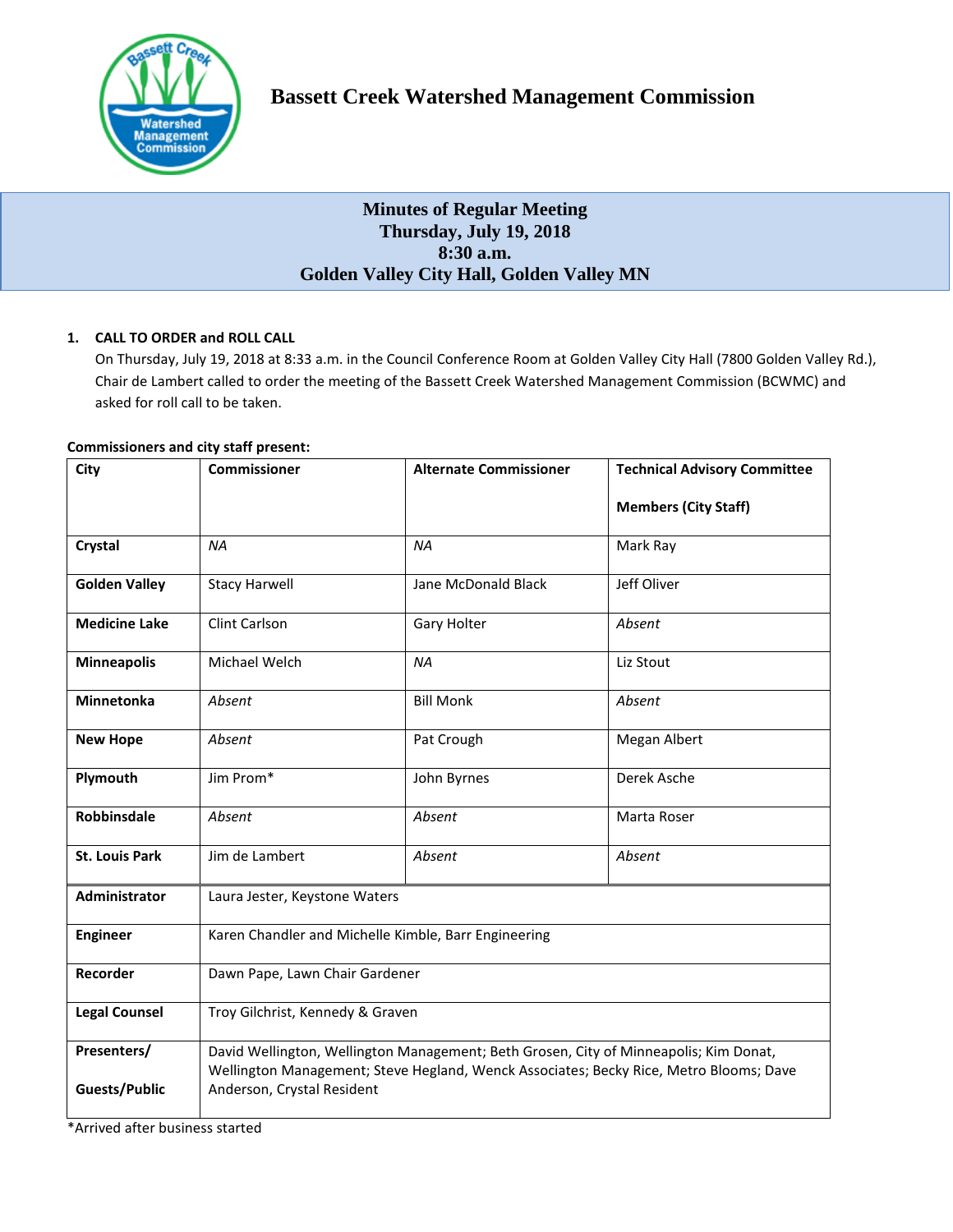## **2. CITIZEN FORUM ON NON-AGENDA ITEMS**  None.

## **3. APPROVAL OF AGENDA**

**MOTION:** Commissioner Welch moved to approve the agenda. Commissioner Carlson seconded the motion. Upon a vote, the motion carried 7-0. [Cities of Crystal and Robbinsdale absent from the vote.]

[Commissioner Prom arrives.]

## **4. CONSENT AGENDA**

**MOTION**: Commissioner Prom moved to approve the consent agenda. Alternate Commissioner Carlson seconded the motion. Upon a vote, the motion carried 7-0. [Cities of Crystal and Robbinsdale absent from the vote.]

The following items were approved as part of the consent agenda: June 21, 2018 Commission meeting minutes, July 2018 financial report, payment of invoices, reimbursement to the City of Plymouth for the Plymouth Creek Restoration Project.

The general and construction account balances reported in the July 2018 Financial Report are as follows:

| <b>Checking Account Balance</b>            | \$644,101.94    |
|--------------------------------------------|-----------------|
| TOTAL GENERAL FUND BALANCE                 | \$644,101.94    |
| TOTAL CASH & INVESTMENTS ON-HAND (7/11/18) | \$3,139,488.26  |
| CIP Projects Levied – Budget Remaining     | (53,982,995.09) |
| <b>Closed Projects Remaining Balance</b>   | (S843,506.83)   |
| 2012-2016 Anticipated Tax Levy Revenue     | \$4,537.93      |
| 2017 Anticipated Tax Levy Revenue          | \$3,895.88      |
| Anticipated Closed Project Balance         | (\$835,073.02)  |

#### **5. Business**

#### **A. Presentation from Wellington Management on Potential Bassett Creek Valley Redevelopment**

Administrator Jester introduced David Wellington, from Wellington Management Inc, and noted that she, Commission engineers, and Commissioner Welch had met with Wellington Management on two occasions to discuss possible redevelopment in the Bassett Creek Valley. She noted that Commissioners are likely interested in potential plans for this area and are likely to review redevelopment projects in the future. Mr. Wellington gave an overview of the company—it's a family owned and operated company based in Saint Paul that currently owns and manages a \$400 million portfolio of more than 100 properties in 23 Twin Cities communities, totaling over four million square feet. Mr. Wellington noted the company takes a long-term view of property management and development work, usually developing and holding properties rather than developing and flipping properties. He noted they actively engage with leaders in the communities and work collaboratively to accomplish sound urban design.

He also introduced Beth Grosen with the City of Minneapolis, Kim Donat, legal counsel with Wellington Management, and Steve Hegland with Wenck Associates. He explained that Wellington Management is co-developing 100 acres in the Bassett Creek Valley along with the city and that they had recently redeveloped the "Leif Property" in the area with affordable housing and commercial space.

Mr. Wellington then went on to explain that Wellington Management is the "developer of record" for three city-owned parcels just west of downtown. He noted the parcel at the southwest corner of 2nd Ave. and Van White Blvd. will be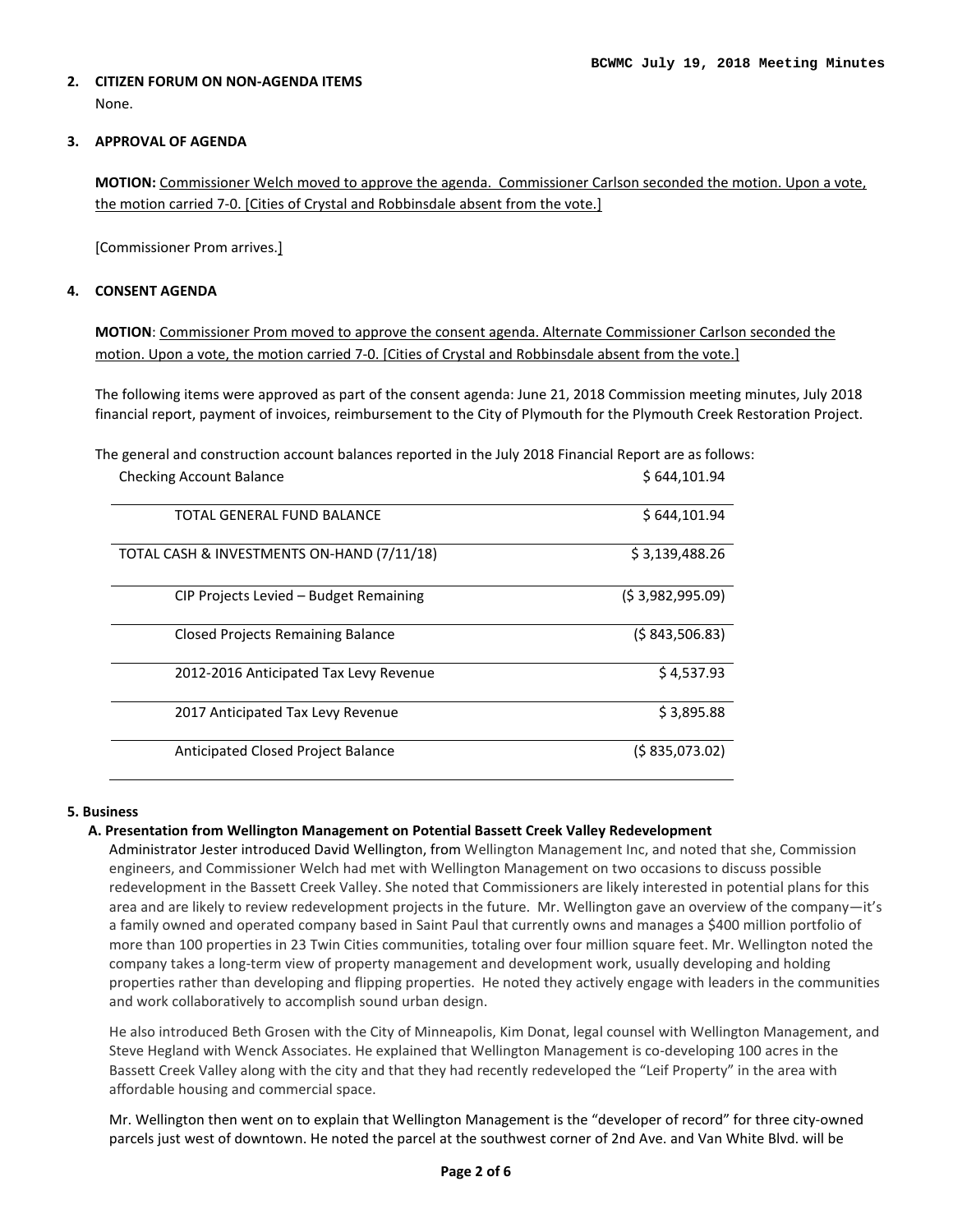#### **BCWMC July 19, 2018 Meeting Minutes**

redeveloped first and that the current city impound lot west of Van White Blvd. will also be redeveloped. He noted the area is extremely polluted because of previous land uses. He reported that since the land is near Bassett Creek, they are working closely with Minneapolis, performing geotechnical, environmental, and civil investigations sponsored by grants from Hennepin County and Met Council to get the area cleaned up before it is redeveloped.

Mr. Wellington then walked through maps showing the area with the creek in its current alignment and a possible future meandered alignment. He asked that the Commission consider different approaches to mitigating impacts in the area, including moving/meandering the stream. Commission Engineer Chandler commented on his ideas from an engineering perspective mentioning the creek meander isn't "minor" and that it might not stay re-meandered due to its shape. She also said that floodplain storage is a significant consideration in this area, the Commission has oversight regarding floodplain mitigation and significant temporary floodplain impacts cannot be allowed.

Mr. Wellington acknowledged that re-meandering the creek through a superfund site is a big undertaking which is why he is looking for support from public agencies like the BCWMC. He noted that as a private developer, his firm is ill-equipped to handle all of the complexities of the site without technical help and support and he is seeking a broad, multi-agency partnership to help plan for redevelopment in the area.

Commissioner Welch said there is a reason why only one developer responded to the request for proposals to be the "developer of record" for this area; because of the significant contamination and nature of the spongy soils. He added that the Commission has a stream erosion repair project in this area slated for construction next spring.

Alternate Commissioner Byrnes asked about the timetable for redevelopment in the area. Mr. Wellington indicated he hoped the area would be redeveloped within approximately 5 years.

Commissioner Harwell asked about the process of cleaning up brown fields. It was re-stated that this would require a broad multi-disciplinary approach.

Alt. Commissioner Monk inquired about drainage maps and if the Commission could review copies. Mr. Wellington said he has maps that BCWMC could review. Engineer Chandler wanted to review them as well and make sure BCWMC floodplain maps—not FEMA maps—are being used.

Commissioner Prom brought up the point that this project seems similar to Agora project and he would like to understand the specifics of what Wellington Management is asking of the Commission.

Commissioner Welch said he perceives the "ask" right now as a more general show of support as the company is trying to get momentum to get up a steep hill.

Administrator Jester said her sense was that this project isn't more of a time commitment than other projects and there is a budget to cover her time. She noted the more significant time would be for consultations and discussions with Commission engineers and that the current fiscal policy states that the engineers can spend up to \$2,000 on distinct projects without prior approval from the Commission.

**MOTION**: Alt. Commissioner Monk moved to direct staff to stay engaged with the project and encourage the developer to submit more detailed drainage plans to the Commission to look for fatal flaws with project design. Commissioner Welch seconded with a "friendly" amendment that a progress report should be made in six months or with significant developments.

Discussion: Becky Rice with Metro Blooms said that she has heard positive feedback from community members about Wellington Management and that this project has been long-awaited by community.

## Upon a vote, the motion carried 7-0. [Cities of Crystal and Robbinsdale absent from the vote.]

## **B. Consider Approval of 50% Design Plans for Westwood Lake Improvement Project (WST-2)**

Michelle Kimble with Barr Engineering walked the Commission through the 50% design, which includes a linear water feature that will capture roof runoff and offer interactive educational opportunities. She noted the project is likely to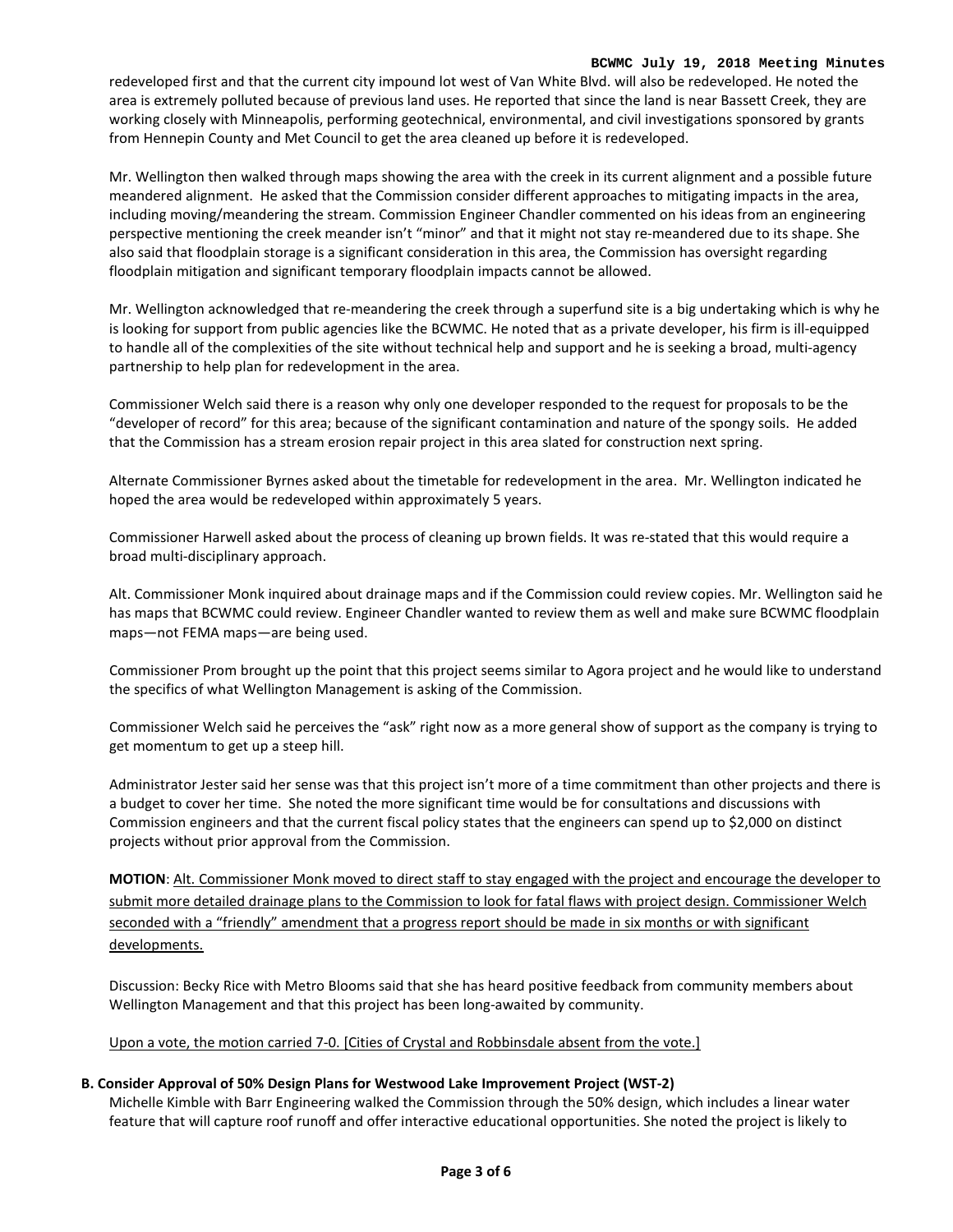capture more volume than originally anticipated in the feasibility study and that a bog area was added at the city's request to add a different habitat. She noted the bog will also capture and treat runoff.

Alt. Commissioner Monk suggested removing an opening in the sidewalk to reduce possible injury. Administrator Jester asked about educational signage, wondering how many there will be and what the content and messages will be. Commissioner de Lambert stated that he would like a sign to include the BCWMC logo.

Ms. Pape asked more questions about the education. She wanted to know what people will be learning from the rain gauge, water pump, and water feature. She pointed out that because this CIP project does not provide much water quality treatment and is instead a significant education project, it is important that the educational message helps meet the BCWMC's stormwater runoff educational goal. She wondered how the signage will impact behavior.

Commissioner Harwell added that messages on chloride pollution should be included as well. Alt. Commissioner Byrnes noted that nature center instructors should incorporate the water feature into curriculum. Alt. Commissioner Monk asked why the signage was not included with the 50% plans. Ms. Kimble replied that a subcontractor is preparing signs and they are not yet completed, and she noted the signage details will be brought back to the Commission with the 90% plans.

Commissioner Harwell said the Commission should stay engaged and asked if the Education Committee should be involved with the messaging.

**MOTION**: Alt. Commissioner Crough moved to approve the 50% Design Plans for Westwood Lake Improvement Project (WST-2). Commissioner Prom seconded the motion. Upon a vote, the motion carried 7-0. [Cities of Crystal and Robbinsdale absent from the vote.]

## **C. Consider Approval of Proposal to Develop Jevne Park Stormwater Improvement Project Feasibility Study (ML-21)**

Commission Engineer Chandler reviewed the feasibility study proposal that was developed by the Commission Engineer at the request of the City of Medicine Lake. She noted the project area includes a public park in the middle of the City of Medicine Lake and it may expand onto a few private properties. She indicated the stormwater management feature, which will likely be a pond, will be used to improve water quality and to help alleviate flooding on the road. Commission Engineer Chandler outlined the tasks to be completed during the study including meetings, field investigations, evaluation and development of plans, and public engagement. She noted sediment sampling may not be needed, but it is included just in case. She reported the study would include development of three concept plans and input from stakeholders.

[Commissioner Prom departs. Alt. Commissioner Byrnes becomes Plymouth voting member.]

There was some discussion about commitment from the City of Medicine Lake to the Joint Powers Agreement (JPA). Alt. Commissioner McDonald Black wondered if it was an appropriate time to negotiate a longer-term JPA. There was consensus that this was not the right time to enter JPA negotiations.

Commission Engineer Chandler was asked about the previous Army Corps of Engineers (ACOE) Resource Management Plan pre-application consultation protocols. She reported that the proposed actions do meet the protocols previously developed with ACOE.

**MOTION**: Commissioner Carlson moved to approve the proposal to develop Jevne Park Stormwater Improvement Project Feasibility Study (ML-21). Alt. Commissioner Crough seconded the motion. Upon a vote, the motion carried 7-0. [Cities of Crystal and Robbinsdale absent from the vote.]

## **D. Consider Honeywell Pond Expansion Project Reimbursement Adjustment (BC-4)**

Administrator Jester reviewed that at last month's meeting, the Commission approved the final report and reimbursement request from the City of Golden Valley for this project. She noted the Commission also directed staff to provide further information on the city costs vs. BCWMC costs in light of pollutant removal credits the city used for the adjacent Douglas Drive Project. Jeff Oliver with Golden Valley reviewed a letter from Golden Valley including findings and a recommendation to reimburse the BCWMC a portion of the CIP funds.

Commissioner Welch raised the policy question regarding whether credit should be allowed to be taken from CIPs for regulatory purposes and asked how the Commission and cities perform accounting for the CIP projects? Finally, he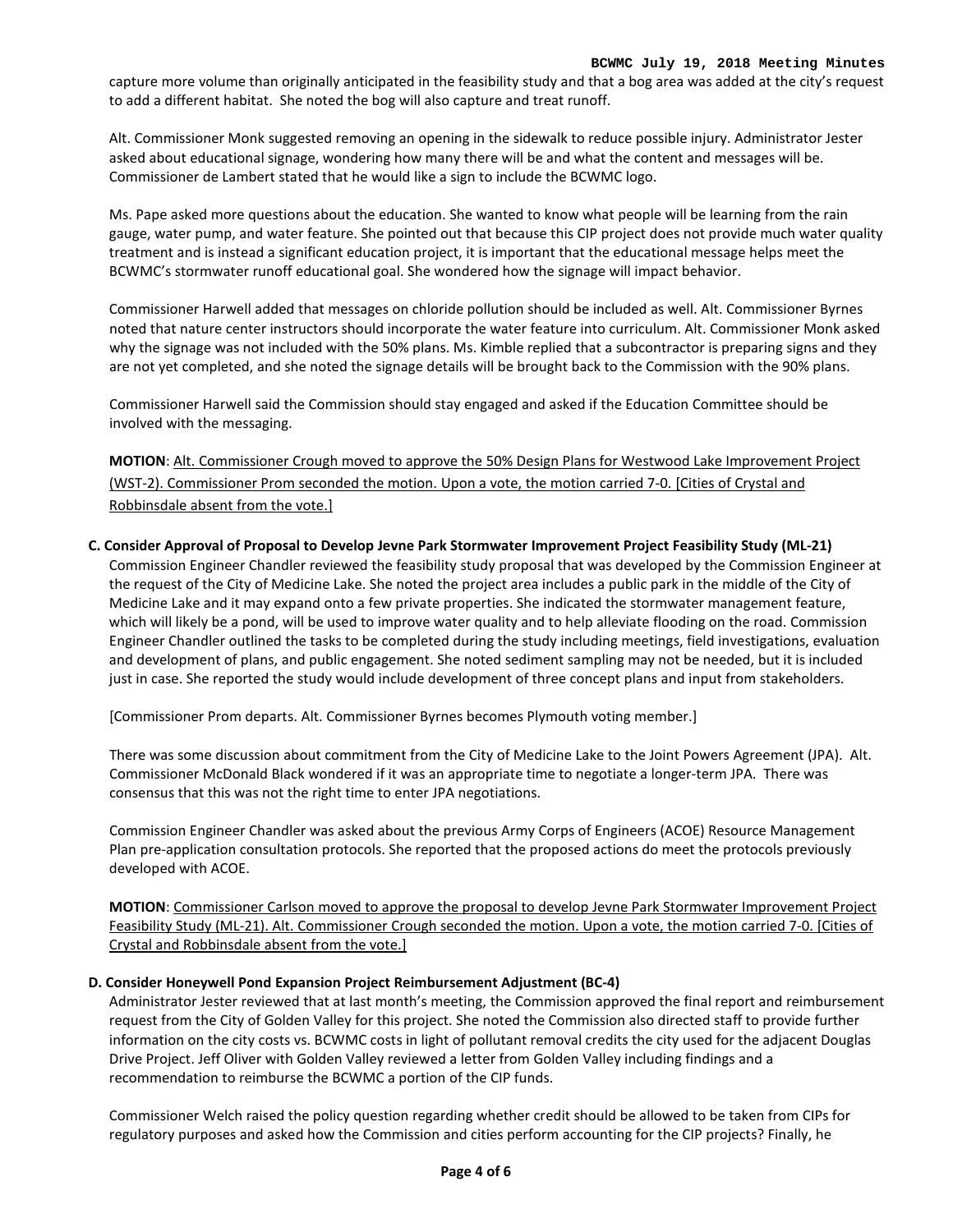#### **BCWMC July 19, 2018 Meeting Minutes**

recommended that the Commission should reconsider its structure and framework for implementing CIPs. He recommended that future agreements should include language that CIP projects are for water resources improvement, not for regulatory purposes.

**MOTION**: Alt. Commissioner Crough moved to accept the \$60,324.83 from the City of Golden Valley as a reimbursement to the BCWMC CIP funds. Commissioner Carlson seconded the motion. Upon a vote, the motion carried 7-0. [Cities of Crystal and Robbinsdale absent from the vote.]

**MOTION**: Commissioner Welch moved to add language to future cooperative agreements indicating that Capital Improvement Projects are to be implemented for water resources improvement, not for meeting regulatory requirements. Alt. Commissioner Byrnes seconded the motion. Upon a vote, the motion carried 7-0. [Cities of Crystal and Robbinsdale absent from the vote.]

## **E. Review Process for Review and Approval of Local Water Management Plans**

Attorney Gilchrist distributed and reviewed a memo outlining State Law and Rules regarding BCWMC approval of local water management plans along with recommendations on the review/approval timing and process. His comments included: Commission must review and approve (or disapprove) the local plan within 60 days and the review is concurrent with a 45-day Met Council review; cities may grant extensions to the review period; within 180 days after watershed approval, cities must amend local controls. Mr. Gilchrist noted that there is some frustration by Commission staff that cities have not updated ordinances by September of last year as required by the BCWMC Watershed Plan.

Attorney Gilchrist recommended that the Commission review local plans only for their compliance with the BCWMC Watershed Plan and noted that there are other ways to ensure that city ordinances get updated including memorandums of understanding, holding back CIP funds, etc.

TAC member Derek Asche commented that there is confusion about the process and it is a challenge for city staff to work with varying schedules, timelines and requirements of different watershed organizations.

Commissioner Welch noted that the BCWMC exists as a cooperative organization and that all entities must agree and work towards implementing their respective pieces, even if there is difficulty in doing so. He agreed that plan approval should not be held up due to ordinances not being updated and commented that he didn't like the idea of having to withhold CIP funds.

TAC member Marta Roser noted that the Robbinsdale City Council voted down the shoreline buffer ordinance recommended by city staff. Commissioner Welch said that city councils should understand that disapproving necessary ordinances will undermine the watershed's ability to work together with the cities. He further added that Administrator Jester could give presentations to city councils, if needed.

Commissioner Carlson asked that the table outlining the requirements of cities be re-sent one more time to remind the cities to update their ordinances.

#### **F. Review Comments on Minneapolis Local Water Management Plan**

Commission Engineer Chandler reviewed the BCWMC comments on the Minneapolis Water Resources Management Plan including revisions required to be in compliance with the BCWMC Watershed Management Plan, and other recommended revisions. The city extended the review and approval period to September 20, 2018.

[Commissioner Harwell departs. Alt. Commissioner McDonald Black becomes Golden Valley voting member.]

Commission Engineer Chandler recommended that the city be allowed to add its hydrologic and hydraulic modeling results at a future date administratively (as an informational item to the Commission) rather than through an official plan amendment. There was consensus that this was acceptable. She also noted the BCWMC comments on the city plan could include a recommendation for the city to have an ordinance update schedule. The Commission agreed and directed staff to include in the comments a reminder that state law requires the city to update its ordinances within 180 days of BCWMC approval.

TAC member Liz Stout indicated the comments are relatively minor and shouldn't be difficult to address. Commissioner Welch asked when it was going to council and offered assistance with ordinance updates.